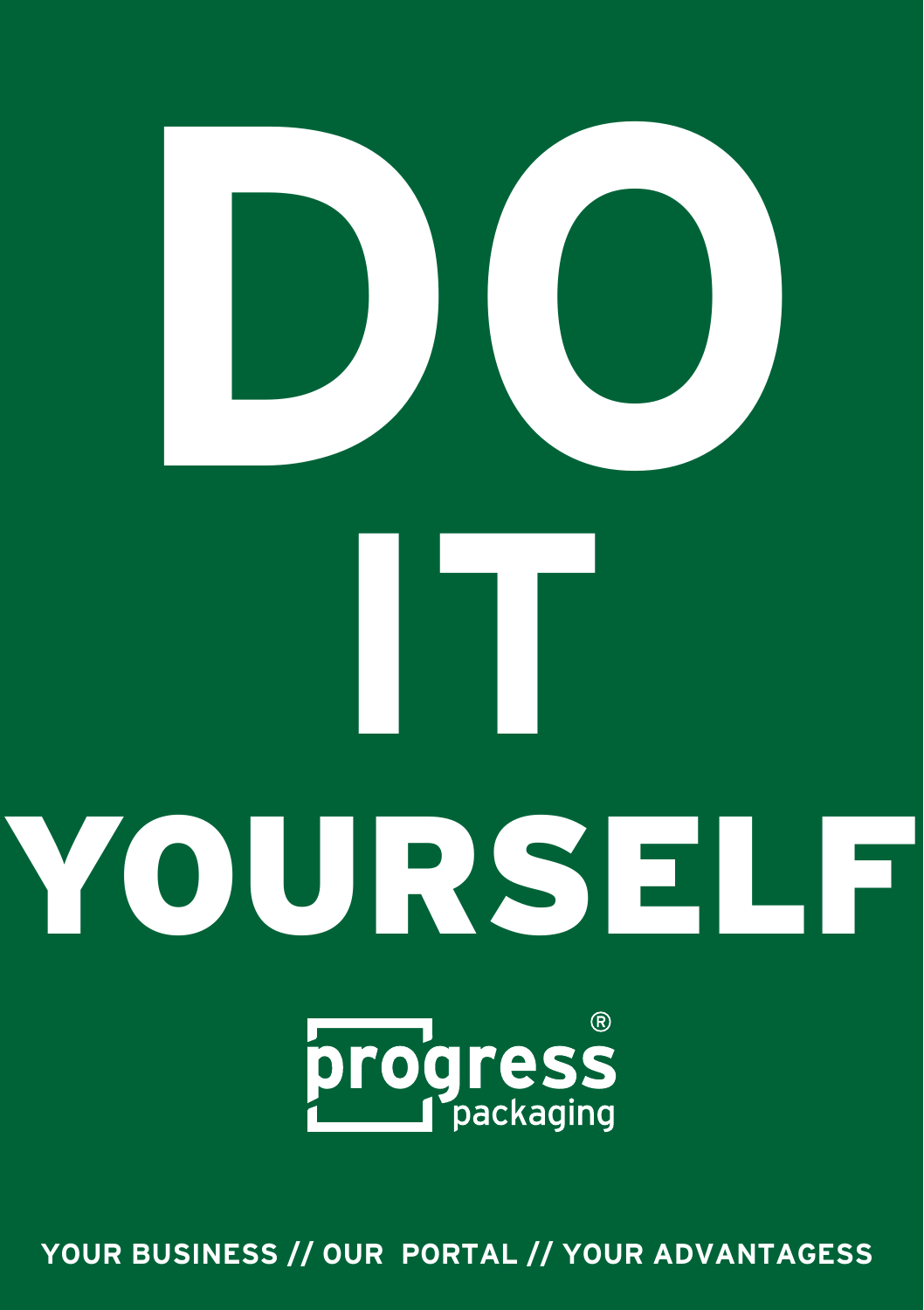# **The brand new PP2B Customer Portal** next level service for next level packaging



#### Dear client,

we are pleased to present our new B2B portal "PP2B". Innovation has always been a priority at progress packaging. And so we are particularly proud that introducing our customer portal we are once again a pioneer in the packaging world.

| 4 none more<br><b>THE CONTRACT</b><br><b><i>B ham house</i></b> |  |
|-----------------------------------------------------------------|--|
|                                                                 |  |
|                                                                 |  |
|                                                                 |  |
| A subspite the business report                                  |  |
| * nones                                                         |  |
| A some                                                          |  |
| * <i>International</i> View                                     |  |
| 7 resides because                                               |  |
|                                                                 |  |
|                                                                 |  |
|                                                                 |  |
|                                                                 |  |

Through this portal, you will be able to manage all sales activities with progress packaging and also access important information, documents and marketing material. Below you will find an overview as well as a manual for using this service tool, by explaining each area in more detail. Now, it's your turn to fill out the registration form on the backside, send it in and experience a new level of service with progress packaging!

We are looking forward to you using our next level service !

Your Werner Fink, Managing Director

# **5 % discount on your first order via PP2B\***

\* on your first order via the PP2B portal you'll get a 5 % discount on the product value in form of a credit note

| Watch us on<br>Serman Y<br><b>You Tube</b>               | progress TV<br>progress<br><b>TUTORIAL</b>             |
|----------------------------------------------------------|--------------------------------------------------------|
| lerzlich Willkommen im B2B Portal von progress packaging | <b>PP2B PORTAL</b><br>The innovative packaging Company |
|                                                          |                                                        |
| Kundennummer:<br>100000.303                              |                                                        |
| Passwort:<br>                                            |                                                        |

The login area: Here you can conveniently register with your personal login data. We will send you these as soon as you have filled out the registration form overleaf.



#### **2. Offers and Promotions**

Discover our regularly changing current product offers. You'll see: It's always worth a visit!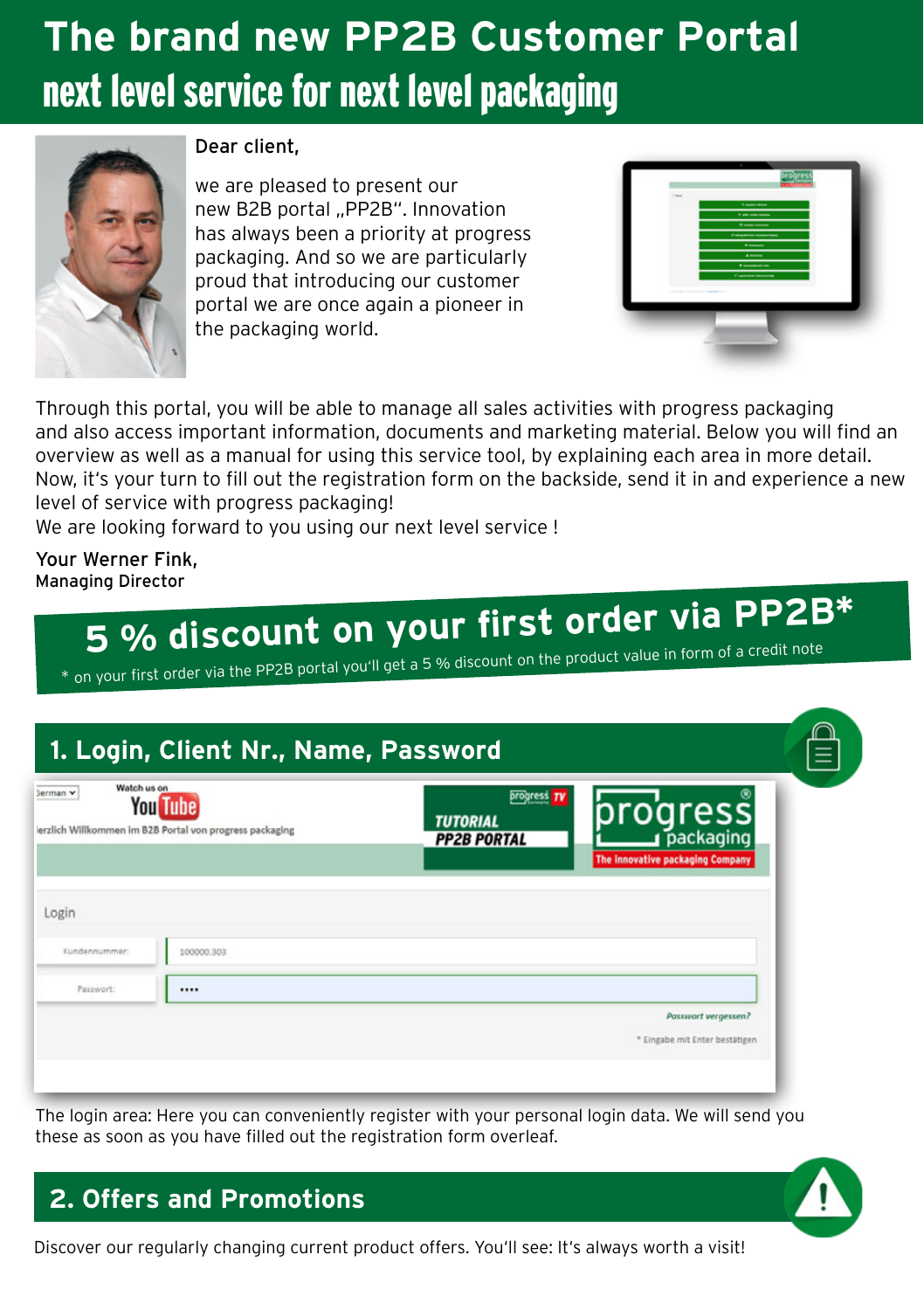# **Features and instructions**

### **3. NEWS - Innovation & New Products**

Discover our new products and innovations: New, interesting articles for your portfolio and your customers!

# **4. Products / Price Calculator**

- Select your delivery address, or create and select new delivery addresses if necessary.
- You will be redirected to the online price calculator, in which all progress products appear.
- The Excel price calculator, which you are familiar with from our company, is hereby voided.

- Enter the respective order quantities behind the desired items and you will immediately receive your purchase price as you're used to!

#### **5. Order Overview / Track and Trace**

- Enter your order number and view the status of your order.
- Under the column "Tracking No." you can track the shipment via parcel-force.

#### **6. Special Products**

Here you will find a list of articles that will soon be removed from our progress range. Special conditions apply!

# **7. Backlog**

Overview of all articles that are currently in backlog and their expected availability as well as suggestions for replacement articles.

#### **8. Downloads**

- General Downloads:

Catalogues, flyers, logos, terms & conditions, privacy policy, certificates, article list, Price lists (wholesale & catalogue)

- image data:

Image data directory of all our products for download

- My downloads:

Terms and conditions sheet, image data declaration, partner certificate, personalised print products (catalogues, flyers...) and other partner documents.

# **9. Stocks / Framework Contracts**

- Stocks:

Overview of the pallet quantity or the ACTUAL stock of your customer articles - Framework contracts:

See all framework agreements with validity, article numbers, prices and contract, minimum call-off, already delivered and open deliveries